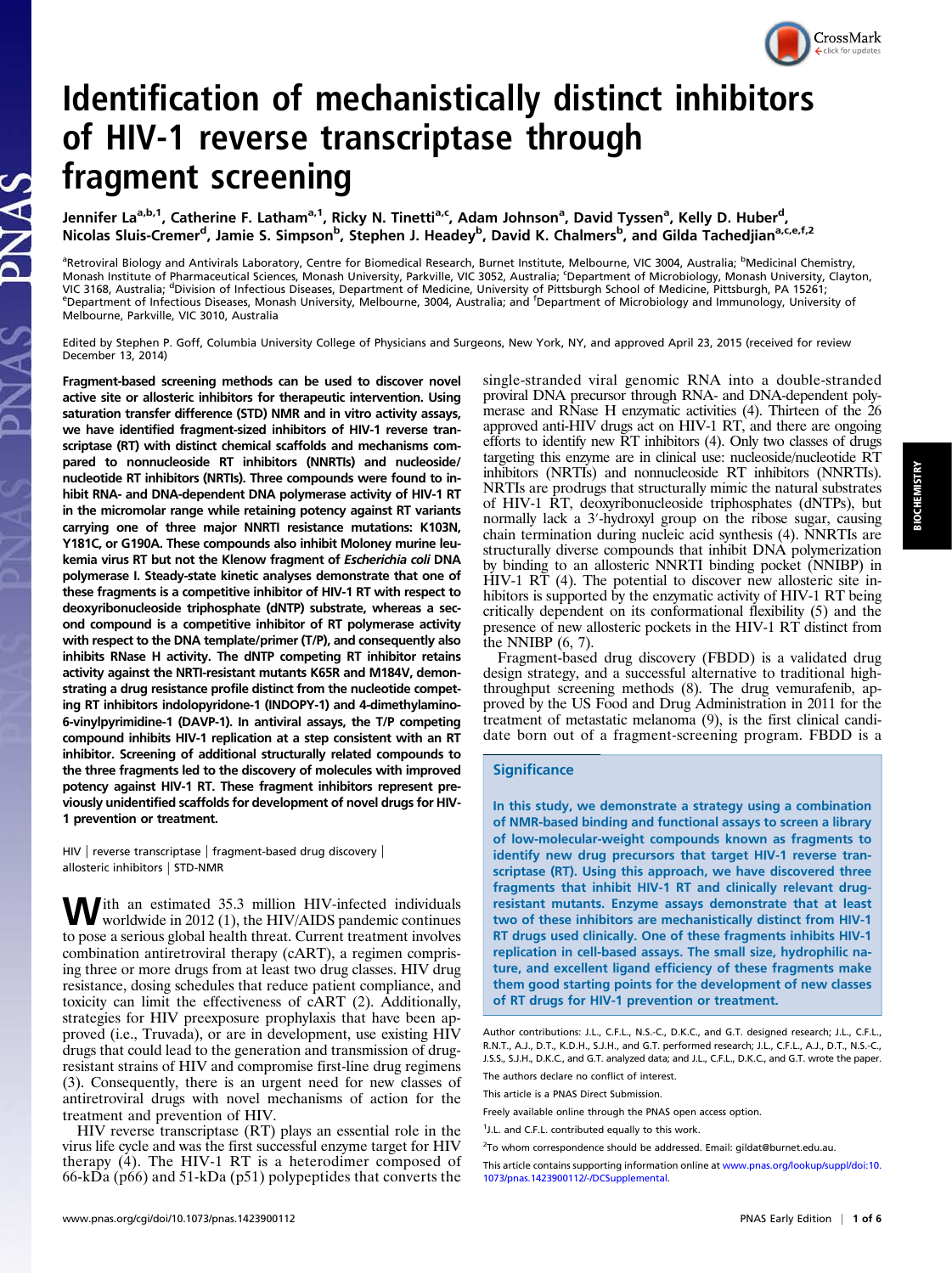powerful tool for identifying chemical scaffolds for the development of new drugs and also for locating novel druggable binding sites because the biophysical methods used in hit detection do not require prior knowledge of the potential binding sites or mechanisms of action. Fragments are small compounds with molecular masses typically in the range of 100–250 Da (10) that can be optimized into high-affinity drugs. The low chemical complexity of fragments compared with conventional small-molecule inhibitors reduces the number of compounds required to sample the chemical space efficiently (8); as a result, fragment screens exhibit higher hit rates than conventional small-molecule screens (8).

Due to their small size, fragment hits are typically weak binders with high micromolar to millimolar affinity. Accordingly, highly sensitive biophysical methods are required to detect compound binding to the target protein. Surface plasmon resonance (SPR), ligand-detected NMR spectroscopy, X-ray crystallography, and thermal shift assays are widely used techniques for fragment screening (11). Each technique has its advantages and disadvantages, and a combination of complementary, orthogonal techniques is often used to screen fragment libraries and validate hits (12). Once identified, the screening hits can be ranked using various metrics, including ligand efficiency (13) or the binding efficiency index (BEI)  $(14)$ , both of which score activity in assays as a function of molecular size.

In this study, we used two complementary methods, saturation transfer difference (STD) NMR and in vitro enzyme inhibition assays, to identify inhibitors of HIV-1 RT that are distinct mechanistically from NRTIs and NNRTIs. Our fragment screen and substructure analysis of one hit identified a total of seven active fragments that are chemically dissimilar to all other known HIV-1 RT inhibitors (Binding DB; [www.bindingdb.org](http://www.bindingdb.org/)) (4, 7, 15), including those HIV-1 RT inhibitors identified in two previously published FBDD programs that used either SPR-based (16) or X-ray crystallography-based (6) screening. Three of the seven scaffolds that we identified have activities consistent with their ability to bind to sites distinct from the NNIBP on the HIV-1 RT, with one of these fragments inhibiting HIV-1 replication in cell culture at the reverse transcription step. Screening of structural analogs of these three scaffolds led to the identification of additional compounds that were more potent inhibitors of HIV-1 RT than the original fragments. These three fragment hits and their more active analogs represent good candidates for structural studies and for the commencement of a medicinal chemistry program to develop highly potent novel inhibitors of HIV-1 RT.

#### Results

Fragment Screening by STD-NMR and Validation by Recombinant RT Inhibition Assays. We screened 630 fragments from the Maybridge fragment library (average molecular mass of 208 Da) using STD-NMR (17) to identify fragments that bind to His-RT52A (RT52A), an engineered HIV-1 RT construct optimized for high-resolution crystallography (18). The fragments were screened in mixtures of up to five compounds that were designed to preclude signal overlap in such a way that each fragment could be identified by its individual 1D <sup>1</sup>H-NMR spectrum. This initial screen identified 84 fragments that bound to RT52A for a hit rate of 13% (Fig. 1A), representing a similar hit rate (∼17%) reported in a previous FBDD STD-NMR screen with HIV-1 integrase (17).

A fragment-binding event does not necessarily lead to inhibition of enzyme function. To determine which fragments inhibited RT function and to eliminate false-positive results from the STD-NMR screen, the available fragment hits were tested in vitro for inhibition of the RNA-dependent DNA polymerase (RDDP) activity of WT RT from HIV-1 strain LAI [RT (WT)]. Assays were performed under conditions designed to limit fragment aggregation that could lead to nonspecific inhibition of HIV-1 RT activity. Of the 81 fragment hits that were available for testing, 12 demonstrated greater than 50% inhibition of RT (WT) polymerase activity at 0.5 mg/mL (Fig. 1A). The 12 fragments were further evaluated in RDDP inhibition assays against RT (WT) and RT52A to generate inhibitory dose–response curves. Six of the top fragment



Fig. 1. Overview of fragment library screening and hit validation against HIV-1 RT. (A) Fragments were selected at each phase of screening using both binding assays (STD-NMR) and HIV-1 RT inhibition assays, leading to the identification of six fragments with  $IC_{50}$  values of <1 mM for RT (WT). (B) Chemical structures of eight fragments, including the six fragments from the screen and fragments 7 and 8 that were identified in a substructure search of fragment 6 that inhibited RT (WT). (C, Top) One-dimensional <sup>1</sup>H-NMR STD-NMR spectra of fragment 5 with (green) and without RT (WT) (red). A significant magnetization transfer to the compound is only evident in the presence of RT. (C, Bottom) CPMG-NMR spectra of fragment 5 with (red) and without RT (WT) (blue). Increased T2 relaxation causing a large decrease in the compounds' peak heights is evident in the presence of RT.

hits (1–6) (Fig. 1*B*) inhibited the RDDP activity of both RT (WT) and RT52A with  $IC_{50}$  values in the micromolar range (Table 1), which is excellent potency for fragments (8). A search for compounds similar to aniline 6 led to the testing of 14 additional compounds for RT inhibitory activity that identified two fragment-sized molecules, nitrobenzene 7 and p-hydroxyaniline 8 (Fig. 1B), that were more potent inhibitors of RT (WT) and RT52A than the parent compound (Table 1).

Dynamic light scattering was used to screen for aggregates of particle size ≥30 nm at different fragment concentrations under RT assay conditions [\(Table S1\)](http://www.pnas.org/lookup/suppl/doi:10.1073/pnas.1423900112/-/DCSupplemental/pnas.201423900SI.pdf?targetid=nameddest=ST1). This assay was used to eliminate nitrile 3 (Fig. 1*B*) from the study. A nonaggregating concentration range was determined for the other seven fragments ([Table](http://www.pnas.org/lookup/suppl/doi:10.1073/pnas.1423900112/-/DCSupplemental/pnas.201423900SI.pdf?targetid=nameddest=ST1) [S1\)](http://www.pnas.org/lookup/suppl/doi:10.1073/pnas.1423900112/-/DCSupplemental/pnas.201423900SI.pdf?targetid=nameddest=ST1), which was used for all subsequent assay conditions. Binding to RT (WT) by the seven remaining hits, including oxime 5 (Fig. 1C) and fragments 1, 2, 4, and 6–8, was confirmed as individual compounds by STD-NMR ([Fig. S1](http://www.pnas.org/lookup/suppl/doi:10.1073/pnas.1423900112/-/DCSupplemental/pnas.201423900SI.pdf?targetid=nameddest=SF1)) and by Carr–Purcell–Meiboom–Gill (CPMG) NMR ([Fig. S2\)](http://www.pnas.org/lookup/suppl/doi:10.1073/pnas.1423900112/-/DCSupplemental/pnas.201423900SI.pdf?targetid=nameddest=SF2), a method that exploits the different correlation times of small and large molecules to detect ligand binding. The BEI values (14) of fragments 5–8 for RT (WT) are in a range similar to the optimized NNRTIs nevirapine (NVP) and efavirenz (EFV) (Table 1), suggesting that they are good starting points for elaboration into more potent inhibitors.

Chemical Similarity Search of HIV-1 RT Inhibitor Database Reveals Previously Unidentified Structures of Hits. To determine that the hits represented new chemical scaffolds for HIV-1 RT inhibitors, a Tanimoto similarity search was performed to compare our seven hits with the 1,531 RT inhibitors recorded in the Binding DB  $(4, 15, 19, 20)$  and with fragments identified in previous FBDD screens for HIV-1 RT inhibitors: the nine fragments reported by Bauman et al. (6) and the bromoindanone NNRTI identified by Geitmann et al. (16). A Tanimoto score of 80% or greater is generally regarded as high structural similarity. The seven HIV-1 RT inhibiting fragment hits identified in our screen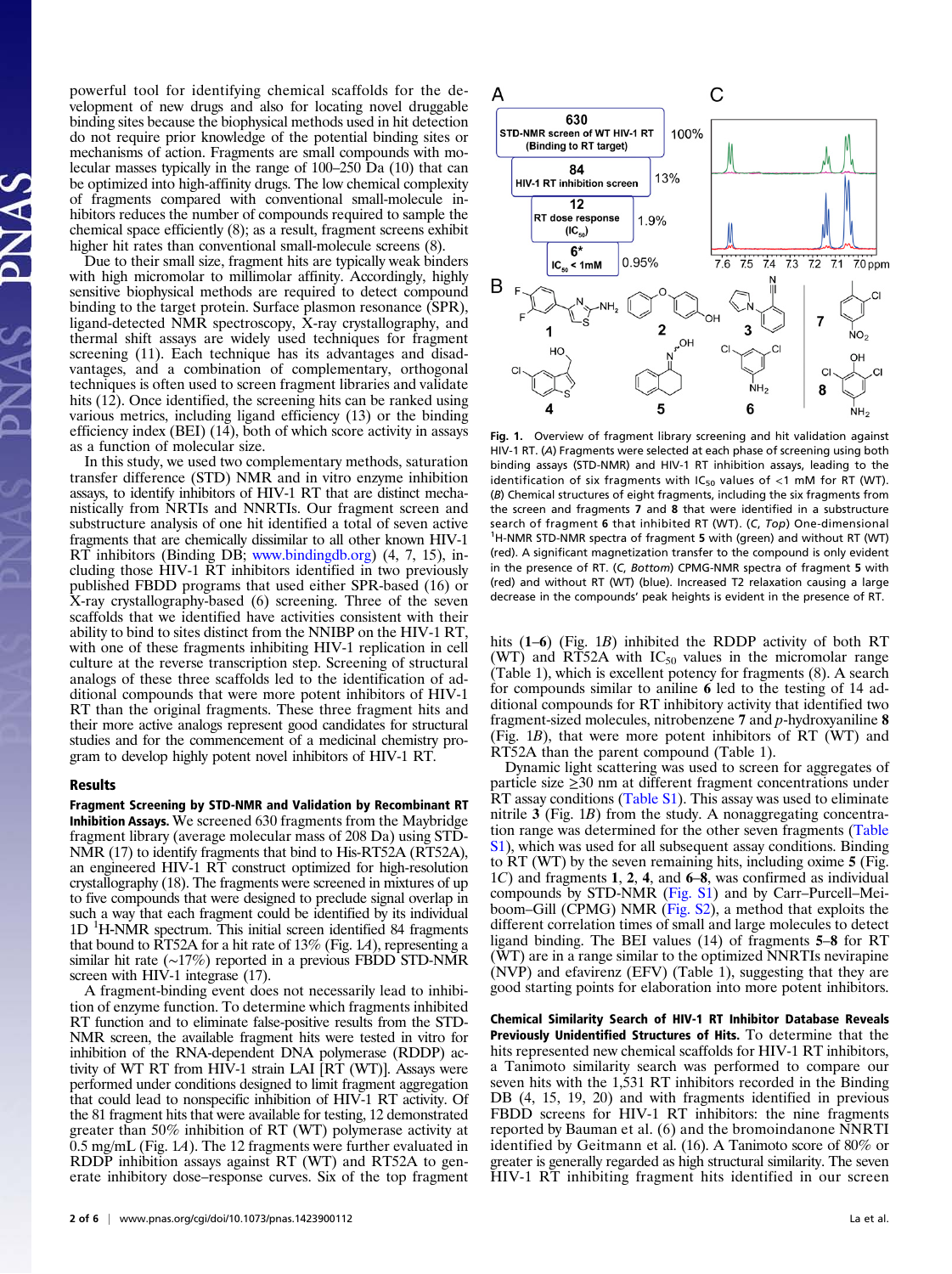#### Table 1. Inhibition of polymerase activity of WT and drug-resistant HIV-1 RT

| Compound   | Molecular<br>mass. Da | RDDP $IC_{50}$ $\pm$ SE,* $\mu$ M |             | DDDP $IC_{50}$ $\pm$ SE,* $\mu$ M |                                  |                       |                       |                    | BEI                                            |
|------------|-----------------------|-----------------------------------|-------------|-----------------------------------|----------------------------------|-----------------------|-----------------------|--------------------|------------------------------------------------|
|            |                       | RT (WT)                           | RT52A       | RT (WT)                           | RT (K103N)                       | RT (Y181C)            | RT (G190A)            | LongP <sup>†</sup> | $(mol \cdot L^{-1} \cdot kDa^{-1})^{\ddagger}$ |
|            | 212                   | $613 + 197$                       | $120 + 26$  | $758 + 81$                        |                                  |                       |                       | 2.13               | 15                                             |
| 2          | 186                   | $747 + 148$                       | $127 + 18$  | $617 + 44$                        |                                  |                       |                       | 2.56               | 17                                             |
| 3          | 168                   | $67 \pm 12^{5}$                   | $57 + 6^5$  |                                   |                                  |                       |                       | 1.79               |                                                |
| 4          | 199                   | $556 + 27$                        | $31 \pm 6$  | $259 + 34$                        | $382 \pm 120$ (1.5) <sup>1</sup> | $129 + 29(0.5)$       | $333 \pm 93$ (1.3)    | 2.2                | 18                                             |
| 5          | 161                   | $436 + 27$                        | $22 + 12$   | $222 + 12$                        | $149 \pm 36(0.7)$                | $119 \pm 15(0.5)$ **  | $227 \pm 36(1.0)$     | 2.7                | 23                                             |
| 6          | 162                   | $295 + 31$                        | $42 \pm 5$  | $247 \pm 25$                      | 489 $\pm$ 97 (2.0)**             | $317 \pm 66$ (1.3)    | $668 \pm 205$ (2.7)** | 1.98               | 22                                             |
| 7          | 172                   | $129 + 10$                        | $28 + 24$   | $11 + 2$                          | $51 \pm 5(4.6)$ **               | $13 \pm 5(1.2)$       | $23 \pm 3$ (2.1)**    | 3.08               | 29                                             |
| 8          | 178                   | $194 + 16$                        | $24 \pm 12$ | $222 \pm 21$                      | $128 \pm 18(0.6)$ **             | $194 \pm 23(0.9)$     | $191 \pm 34(0.9)$     | 1.75               | 20                                             |
| <b>EFV</b> |                       | $7 + 2^{\#}$                      | $4 + 1$     | $0.017 \pm 0.008$ <sup>"</sup>    | $0.3 \pm 0.2$ (18)**             | $0.02 \pm 0.02$ (1.4) | $0.05 \pm 0.02$ (2.9) |                    | 25                                             |
| <b>NVP</b> |                       |                                   |             | $0.44 \pm 0.08$ <sup>II</sup>     | $35 + 12(80)$ **                 | $37 + 10(84)$ **      | $50 + 5(114)$ **      |                    | 24                                             |

\*IC<sub>50</sub>  $\pm$  SE for RDDP activity from  $n = 3$  assays and DDDP activity from  $n = 4$  assays for all except RT (WT), where data are from  $n = 5$  independent assays. <sup>†</sup>LogP values were calculated using Instant JChem, version 5.12.0 (ChemAxon, [www.chemaxon.com\)](http://www.chemaxon.com/).

<sup>‡</sup>BEI was calculated using DDDP IC<sub>50</sub> values with the equation –log<sub>10</sub>[IC<sub>50</sub>(mol/L)]/molecular mass (kDa).

**Fold change was calculated by the ratio of RT-mutant IC<sub>50</sub> to WT-RT IC<sub>50</sub> values.<br><sup>§</sup>Angregates were observed using dynamic light scattering at these concentration** 

<sup>§</sup>Aggregates were observed using dynamic light scattering at these concentrations.

 $\mu^*$  = 5, where *n* is the number of independent assays.

 $\pi n = 3$ , where *n* is the number of independent assays.

\*\*There was a significant difference between IC<sub>50</sub> values for RT mutants compared with RT (WT):  $P < 0.05$ .

demonstrated no more than 42% similarity to any of the compounds from previous screens or in the compiled database. This low similarity indicates that the chemical structures of our active hits have not been previously reported to inhibit HIV-1 RT.

HIV-1 RT DNA-Dependent DNA Polymerase Inhibitory Activity of Fragments Against Recombinant WT and NNRTI Drug-Resistant HIV-1 RT Mutants. Having progressed through the initial screens, fragments 1, 2, and 4–8 were evaluated for inhibition of HIV-1 RT DNA-dependent DNA polymerase (DDDP) activity using activated calf thymus (ACT) DNA as the heteropolymeric template/ primer (T/P). All seven hits had  $IC_{50}$  values in the micromolar range (Table 1). The DDDP activities against RT (WT) were similar to the measured RDDP activities, except for nitrobenzene 7, where 12-fold greater potency was observed for DDDP activity. The five hits with the most potent RDDP and DDDP activities against RT (WT) (fragments 4–8) were examined for their ability to inhibit three clinically relevant NNRTI-resistant mutants  $(RT<sub>K103N</sub>)$ ,  $RT<sub>Y181C</sub>$ , and  $RT<sub>G190A</sub>$ ) (21) using DDDP assays (Table 1). All five fragments inhibited the three RT mutants with  $IC_{50}$  values in the micromolar range. Fragments 6 and 7 were twofold and 4.6‐ fold less potent against the RT<sub>K103N</sub> mutant ( $P < 0.05$ ,  $n \ge 4$ ) compared with  $RT$  (WT), where *n* is the number of independent assays, and 2.7-fold and 2.1-fold less potent against the  $\overline{RT}_{G190A}$ mutant (both  $P < 0.05$ ,  $n \ge 4$ ). The significant decrease in potency of fragments 6 and 7 against these two NNRTI drug-resistant mutants suggests that they potentially bind at or proximal to the NNIBP. Conversely, fragments 4, 5, and 8 inhibited all three NNRTI‐resistant mutants with similar or increased potency compared with RT (WT). Fragment 8 was almost twofold more potent against the  $RT<sub>K103N</sub>$  mutant compared with RT (WT)  $(P < 0.05, n = 4)$ , whereas fragments 4 and 5 were similarly potent against  $RT<sub>K103N</sub>$  and RT (WT). Oxime 5 was the only compound with significantly different potency against the Y181C mutation ( $P < 0.05$ ,  $n = 4$ ), which demonstrated twofold hypersusceptibility to  $RT<sub>Y181C</sub>$  compared with RT (WT) (Table 1). The three RT mutants demonstrated the expected NVP and EFV drug susceptibility profiles (Table 1). The potency of fragments 4, 5, and 8 was not adversely affected by the NNIBP mutations tested, suggesting that they bind at the NNIBP but are unaffected by Y181C, K103N, and G190A or that they bind at another site that is unperturbed by these mutations. We then used a Hill plot analysis of the DDDP activity data for fragments 4, 5, and 8 to determine the number of functional binding sites on RT (WT) that lead to inhibition of DDDP activity. We included

2′,3′-dideoxy CTP (ddCTP) and EFV as control compounds that are known to inhibit HIV-1 RT by binding to a single site on the enzyme (4). The Hill coefficients for fragments 4, 5, and 8 were close to or equal to 1.0, similar to those Hill coefficients obtained for ddCTP and EFV [\(Fig. S3\)](http://www.pnas.org/lookup/suppl/doi:10.1073/pnas.1423900112/-/DCSupplemental/pnas.201423900SI.pdf?targetid=nameddest=SF3), suggesting noncooperative binding. Although this analysis cannot exclude the possibility that multiple fragments bind to RT (WT), our data do indicate that only one of the binding interactions for each fragment is responsible for inhibiting HIV-1 RT function.

Fragments 5 and 8 Inhibit HIV-1 RT by Distinct Mechanisms from HIV-1 Drugs in Clinical Use. We investigated the mechanism of action of fragments 4, 5, and 8 that retained potency against NNRTIresistant RT, using steady-state DDDP kinetic assays and Dixon plot analysis (22) to determine whether the compounds act by competing with RT dNTP substrate or a heteropolymeric double-stranded ACT-DNA T/P. Oxime 5 was identified as a competitive inhibitor of HIV-1 RT with respect to dNTP; with a  $K_i$ value of 220  $\pm$  74  $\mu$ M (*n* = 4) (Fig. 2*A*). Supporting the Dixon plot analysis, we found that the  $IC_{50}$  value of fragment 5 increased with increasing dNTP concentrations ([Table S2\)](http://www.pnas.org/lookup/suppl/doi:10.1073/pnas.1423900112/-/DCSupplemental/pnas.201423900SI.pdf?targetid=nameddest=ST2). Competition with dNTPs suggests that oxime 5 binds at or near the polymerase active site, possibly to the allosteric binding pocket described for nucleotide-competing RT inhibitors (NcRTIs) (7) or another allosteric site.

p-Hydroxyaniline 8 was shown to compete with the DNA T/P substrate using steady-state kinetic DDDP inhibition assays (Fig. 2B;  $K_i = 30 \pm 9 \mu M$ ,  $n = 4$ ) and by a gel mobility shift assay that tested for inhibition of T/P binding to HIV-1 RT (Fig. 2  $\dot{C}$ and D;  $IC_{50} = 92.9 \pm 1.1 \mu M$ ,  $n = 4$ ). In addition, the  $IC_{50}$  of p-hydroxyaniline 8 increased with increasing T/P concentration, consistent with an RT inhibitor that competes with T/P [\(Table](http://www.pnas.org/lookup/suppl/doi:10.1073/pnas.1423900112/-/DCSupplemental/pnas.201423900SI.pdf?targetid=nameddest=ST3) [S3](http://www.pnas.org/lookup/suppl/doi:10.1073/pnas.1423900112/-/DCSupplemental/pnas.201423900SI.pdf?targetid=nameddest=ST3)). It is possible that a fragment could inhibit DNA binding by intercalating the DNA T/P. However, this proposition is considered unlikely in the case of p-hydroxyaniline 8 because the STD-NMR and CPMG-NMR experiments show direct binding of the fragment to HIV-1 RT ([Figs. S1](http://www.pnas.org/lookup/suppl/doi:10.1073/pnas.1423900112/-/DCSupplemental/pnas.201423900SI.pdf?targetid=nameddest=SF1) and [S2](http://www.pnas.org/lookup/suppl/doi:10.1073/pnas.1423900112/-/DCSupplemental/pnas.201423900SI.pdf?targetid=nameddest=SF2)).

To characterize the dNTP-competing oxime 5 further, we tested its activity against two NRTI-resistant mutants of HIV-1 RT,  $RT_{M184V}$ and  $RT<sub>K65R</sub>$  [\(Table S4\)](http://www.pnas.org/lookup/suppl/doi:10.1073/pnas.1423900112/-/DCSupplemental/pnas.201423900SI.pdf?targetid=nameddest=ST4), to determine if it has a similar profile to the NcRTIs, 4-dimethylamino-6-vinylpyrimidine-1 (DAVP-1) (20) and indolopyridone-1 (INDOPY-1) (23). The T/P-competing p-hydroxyaniline 8 was also evaluated. Oxime 5 demonstrated twofold increased potency for  $RT_{K65R}$  but no change in potency for  $RT_{M184V}$ [\(Table S4\)](http://www.pnas.org/lookup/suppl/doi:10.1073/pnas.1423900112/-/DCSupplemental/pnas.201423900SI.pdf?targetid=nameddest=ST4). This profile is partially similar to INDOPY-1, which is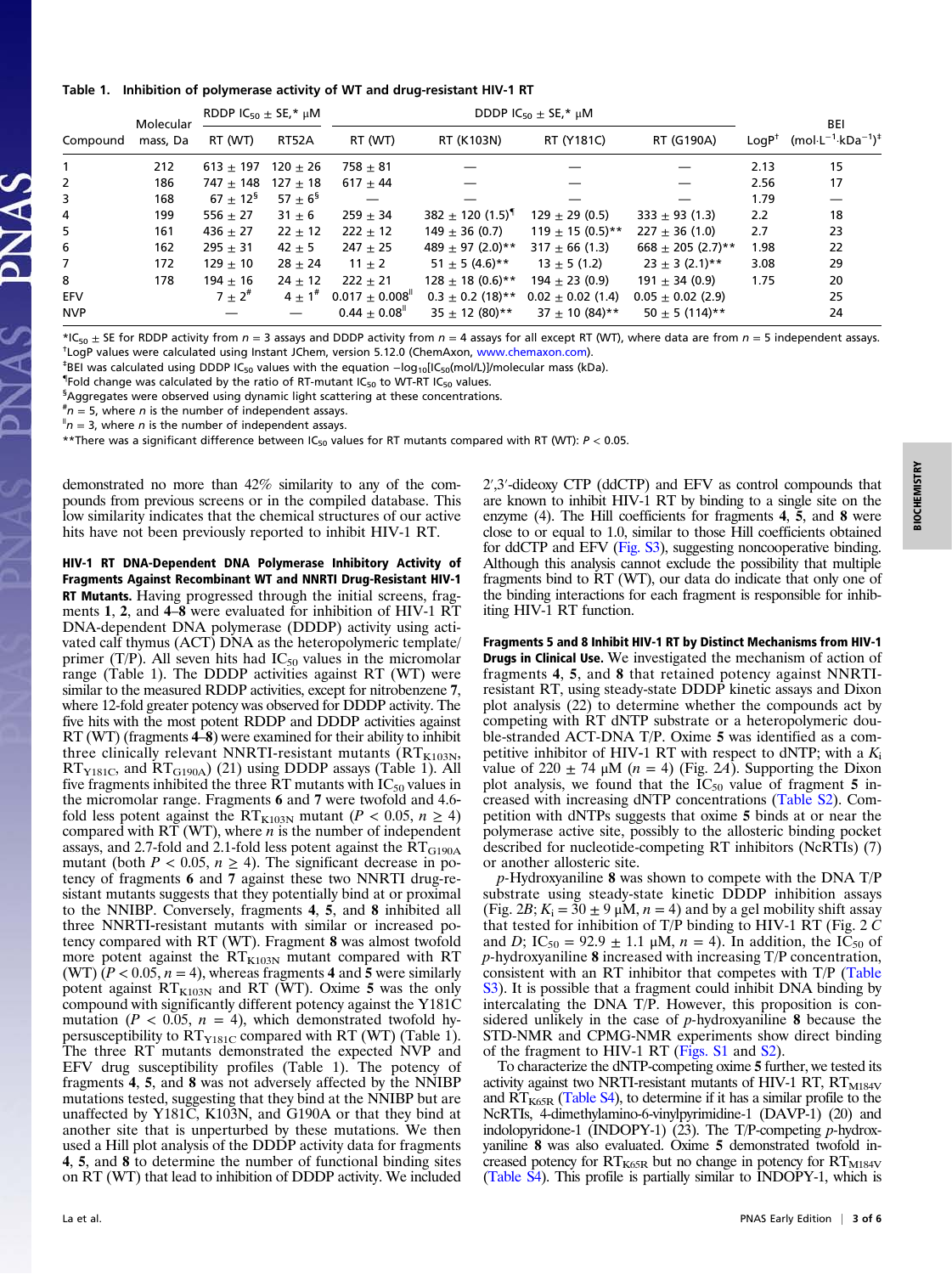

Fig. 2. Fragments 5 and 8 inhibit HIV-1 RT with mechanisms of action distinct from NRTIs and NNRTIs. (A) Dixon plot analyses of HIV-1 RT DDDP inhibition by oxime 5 from assays performed with nonsaturating concentrations of dNTP substrate ( $\bullet$ , 5 μM dNTP; , 10 μM dNTP;  $\blacktriangle$ , 20 μM dNTP) and a saturating concentration of T/P (100 ng/μL ACT-DNA). (B) Dixon analysis of HIV-1 RT DDDP inhibition by p-hydroxyaniline 8 from assays performed with nonsaturating concentrations of T/P (●, 5 ng/μL ACT-DNA; ■, 10 ng/μL ACT-DNA; ▲, 20 ng/μL ACT-DNA) and a saturating concentration of dNTP (50  $\mu$ M dNTP). For A and B, the Dixon method was performed by plotting fragment concentration vs. the inverse of the reaction velocity (1/V) of the DDDP reaction. The  $-K_i$  of the fragment is equal to the  $x$  intercept, calculated by linear regression. Lines that intersect above the  $x$  axis represent competitive inhibitors with respect to the dNTP or ACT T/P substrate. Representative Dixon plots from  $n = 4$  independent assays are shown. (C) Gel mobility shift assay to show competition between phydroxyaniline 8 with DNA T/P binding to HIV-1 RT. Lanes 1 and 2 denote no drug and no RT, respectively. Lanes 3–10 are assays performed with RT in the presence of 1,000, 500, 250, 125, 62.5, 31.3, 15.1, and 7.6 μM fragment 8. (D) Quantitation of data from gel mobility shift assays with fragment 8 from  $n = 4$ independent assays. Error bars denote SEM.

also more potent against  $RT_{K65R}$  but is fivefold less potent for  $RT_{M184V}$  (23). Hydroxyaniline 8 retained potency against both mutants ([Table S4\)](http://www.pnas.org/lookup/suppl/doi:10.1073/pnas.1423900112/-/DCSupplemental/pnas.201423900SI.pdf?targetid=nameddest=ST4). Taken together with their activity against NNRTI-resistant RT (Table 1), these data indicate that oxime 5 and p-hydroxyaniline 8 have resistance profiles distinct from the NcRTIs INDOPY-1 and DAVP-1.

Inhibition of HIV-1 RT RNase H Activity by p-Hydroxyaniline 8. Fragments 4, 5, and 8 were evaluated for their ability to inhibit the RNase H activity of HIV-1 RT. p-Hydroxyaniline 8 inhibited HIV-1 RT RNase H activity with an IC<sub>50</sub> of 173  $\pm$  3  $\mu$ M (*n* = 4), whereas benzothiophene 4 and oxime 5 lacked inhibitory activity [\(Fig. S4\)](http://www.pnas.org/lookup/suppl/doi:10.1073/pnas.1423900112/-/DCSupplemental/pnas.201423900SI.pdf?targetid=nameddest=SF4). Because p-hydroxyaniline 8 was shown to bind with similar affinity to RT (WT) by STD-NMR [\(Fig. S1](http://www.pnas.org/lookup/suppl/doi:10.1073/pnas.1423900112/-/DCSupplemental/pnas.201423900SI.pdf?targetid=nameddest=SF1)) and CPMG-NMR ([Fig. S2\)](http://www.pnas.org/lookup/suppl/doi:10.1073/pnas.1423900112/-/DCSupplemental/pnas.201423900SI.pdf?targetid=nameddest=SF2) in the presence or absence of EDTA, it is unlikely that inhibition of RNase H activity was due to coordination of divalent cations at the RNase H active site, a common mechanism of RNase H inhibitors (4). The inhibition of RNase H activity by  $p$ -hydroxyaniline 8 further distinguishes its inhibitory profile from conventional NNRTIs. This assay demonstrates that  $p$ -hydroxyaniline  $\bf{8}$  inhibits not only the RDDP and DDDP activities of RT (WT) and RT mutants but also the RNase H activity of the enzyme.

Activity of Fragments 4, 5, and 8 Against Moloney Murine Leukemia Virus RT and DNA Polymerases. We investigated the RT specificity of the three fragment hits (4, 5, and 8) by evaluating their inhibitory activity against four other DNA polymerases: a retroviral

RT, Moloney murine leukemia virus (MoMLV) RT; the human DNA polymerase β (POLB) and/or polymerase  $\gamma$  (POLG) [\(Table](http://www.pnas.org/lookup/suppl/doi:10.1073/pnas.1423900112/-/DCSupplemental/pnas.201423900SI.pdf?targetid=nameddest=ST5) [S5](http://www.pnas.org/lookup/suppl/doi:10.1073/pnas.1423900112/-/DCSupplemental/pnas.201423900SI.pdf?targetid=nameddest=ST5)); and a bacterial DNA polymerase Escherichia coli Klenow fragment. Benzothiophene 4 and p-hydroxyaniline 8 demonstrated similar potency against MoMLV RT compared with HIV-1 RT. In contrast, oxime 5 was 4.4-fold ( $P < 0.05$ ,  $n \ge 3$ ) less potent against MoMLV RT compared with HIV-1 RT [\(Table S5\)](http://www.pnas.org/lookup/suppl/doi:10.1073/pnas.1423900112/-/DCSupplemental/pnas.201423900SI.pdf?targetid=nameddest=ST5). Because NNRTIs inhibit HIV-1 RT but not other RT enzymes (24), the ability of fragments 4, 5, and 8 to inhibit MoMLV RT activity suggests that they are unlikely to target the NNIBP. None of the fragments inhibited the bacterial Klenow DNA polymerase within the assessable concentration range (IC<sub>50</sub> > 5 mM for 4, 5, and 8;  $n =$ 4), which was inhibited by foscarnet (IC<sub>50</sub> of  $1.7 \pm 0.2$  mM,  $n = 4$ ). Fragments 4 and 5 were fourfold to greater than ninefold less potent inhibitors of human POLB and POLG compared with WT HIV-1 RT, whereas fragment 8 had similar potency against POLB and was more potent against POLG [\(Table S5\)](http://www.pnas.org/lookup/suppl/doi:10.1073/pnas.1423900112/-/DCSupplemental/pnas.201423900SI.pdf?targetid=nameddest=ST5). Although  $p$ -hydroxyaniline 8 inhibits POLB and POLG, the lack of activity of this hit and fragments 4 and 5 against E. coli Klenow fragment indicates that they do not broadly inhibit DNA polymerase enzymes through a general or nonspecific mechanism.

p-Hydroxyaniline 8 Displays Anti–HIV-1 Activity in Cell Culture. Because several fragments displayed HIV-1 RT inhibition, we investigated whether any of these compounds had anti–HIV-1 activity in cell culture. One of these compounds, p-hydroxyaniline 8, inhibited HIV‐1 replication at noncytotoxic levels with an EC<sub>50</sub> of 20  $\pm$  6  $\mu$ M (*n* = 4) ([Fig. S5](http://www.pnas.org/lookup/suppl/doi:10.1073/pnas.1423900112/-/DCSupplemental/pnas.201423900SI.pdf?targetid=nameddest=SF5)*A*) and a selectivity index of 8. To confirm that the  $HIV-1$  inhibitory activity of p-hydroxyaniline 8 was consistent with targeting the reverse transcription step in the viral life cycle, we performed a time-of-addition assay, where the fragment was added at fixed time points after viral infection ([Fig.](http://www.pnas.org/lookup/suppl/doi:10.1073/pnas.1423900112/-/DCSupplemental/pnas.201423900SI.pdf?targetid=nameddest=SF5) [S5](http://www.pnas.org/lookup/suppl/doi:10.1073/pnas.1423900112/-/DCSupplemental/pnas.201423900SI.pdf?targetid=nameddest=SF5)B). Known inhibitors of HIV-1 attachment/entry (the bicyclam AMD3100, a CXCR4 antagonist), reverse transcription (NVP), and integration (raltegravir) steps were tested in parallel. Our data demonstrate that  $p$ -hydroxyaniline  $\bf{8}$  has a similar inhibition profile to NVP (Fig.  $S5B$ ), which strongly suggests that *p*-hydroxyaniline **8** acts at the reverse transcription stage of the HIV-1 life cycle.

Identification of Additional Compounds Structurally Related to Fragments 4, 5, and 8 That Are More Potent and Specific Inhibitors of HIV-1 RT Compared with POLB and POLG. We evaluated a total of 49 compounds related to fragments 4 ( $n = 17$ ), 5 ( $n = 18$ ), and 8 ( $n =$ 14) for inhibition of RT ( $WT$ ) DDDP activity ([Table S5](http://www.pnas.org/lookup/suppl/doi:10.1073/pnas.1423900112/-/DCSupplemental/pnas.201423900SI.pdf?targetid=nameddest=ST5)). Of these compounds, 24%, 22%, and 64% of the compounds ([Fig. S6](http://www.pnas.org/lookup/suppl/doi:10.1073/pnas.1423900112/-/DCSupplemental/pnas.201423900SI.pdf?targetid=nameddest=SF6)) inhibited HIV-1 RT, including compounds 9, 13, and 17, which had greater potency (3.2- to 5.3-fold) than the parent fragments 4, 5, and 8 [\(Table S5\)](http://www.pnas.org/lookup/suppl/doi:10.1073/pnas.1423900112/-/DCSupplemental/pnas.201423900SI.pdf?targetid=nameddest=ST5). Compounds 9, 13, and 17 were tested for activity against human POLB and POLG [\(Table S5](http://www.pnas.org/lookup/suppl/doi:10.1073/pnas.1423900112/-/DCSupplemental/pnas.201423900SI.pdf?targetid=nameddest=ST5)). Based on fold differences between  $IC_{50}$  values, compounds 9 and 13 demonstrated greater specificity for HIV-1 RT compared with POLB (>27- and 48-fold, respectively) and POLG (12- and 13-fold, respectively) than their original counterparts fragment 4 (6.9-fold for POLB and 3.9 fold for POLG) and fragment 5 (greater than ninefold for both POLB and POLG). Similarly, compound 17 was more specific for HIV-1 RT compared with POLB (>29-fold) and POLG (2.4-fold) compared with the original fragment 8, which had similar and greater potency for POLB and POLG, respectively, compared with HIV-1 RT. When compounds 9, 13, and 17 were assessed for inhibition of MoMLV RT, a similar pattern of inhibition to the original fragments was observed except for compound 9, which showed dramatically greater potency for HIV-1 RT (14.9-fold) compared with the parent fragment 4 (1.4-fold), indicating greater specificity for HIV-1 RT compared with the MoMLV RT enzyme ([Table S5](http://www.pnas.org/lookup/suppl/doi:10.1073/pnas.1423900112/-/DCSupplemental/pnas.201423900SI.pdf?targetid=nameddest=ST5)).

### **Discussion**

Using an FBDD screening cascade (Fig.  $1A$ ), we successfully identified seven fragments with previously unidentified structures that inhibit HIV-1 RT and some clinically relevant NNRTI- and NRTI-resistant mutants with RDDP and DDDP inhibitory activity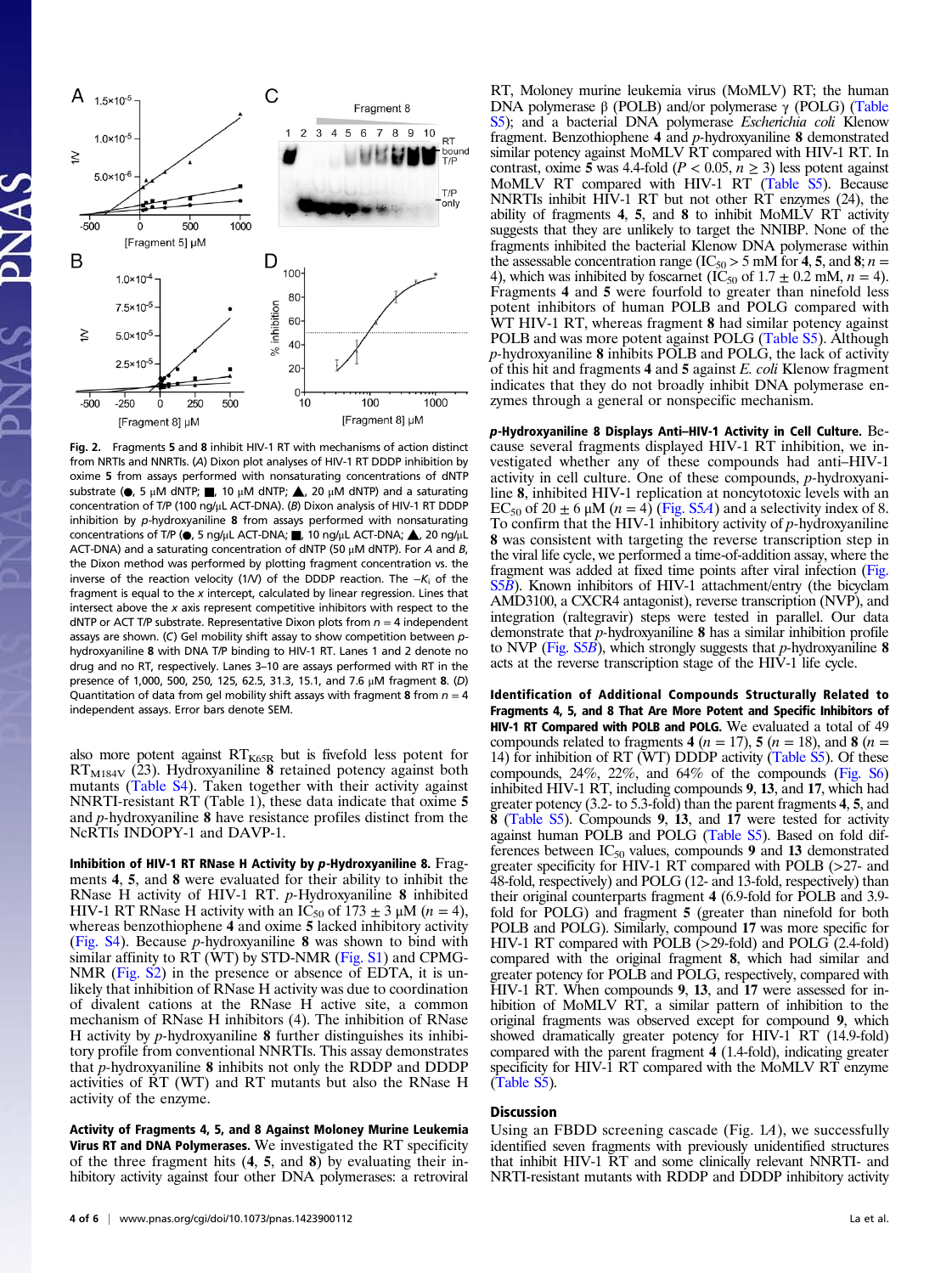in the micromolar range. The STD-NMR screen identified fragments with a hit rate of 13%, which significantly reduced the number of fragments for testing in the secondary functional screen for RT inhibitory activity. Enzyme kinetic assays revealed that oxime  $5$  and  $p$ -hydroxyaniline  $8$  act competitively with respect to the dNTP and nucleic acid substrates of HIV-1 RT, respectively. Collectively, our data indicate that compounds 4, 5, and 8 may be targeting sites distinct from the HIV-1 RT NNIBP because they maintain or have increased potency against NNRTIresistant forms of HIV-1 RT and inhibited MoMLV RT.

Two groups have previously reported FBDD initiatives targeting HIV-1 RT. Geitmann et al. (16) used SPR to screen 1,040 fragments to identify compounds that bind to the NNIBP. They identified a bromoindanone scaffold that bound to WT HIV-1 RT with a  $K_d$  of 270 µM. In follow-up RT polymerization activity assays, this compound was fourfold to 10-fold less potent against three clinically relevant NNRTI drug-resistant RT mutants. Bauman et al. (6) used high-throughput X-ray crystallography fragment screening to probe HIV-1 RT for novel allosteric binding sites. Nine fragments were reported that bound to seven distinct sites. Three of these pockets were found to be functionally significant using HIV-1 RT inhibition assays, although detailed mechanistic studies, including the ability of fragments to inhibit drug-resistant RT or inhibit HIV-1 replication, were not performed. In contrast to previous FBDD screens for HIV-1 RT inhibitors, we used STD-NMR to detect binding of fragments to HIV-1 RT. An advantage of this method over X-ray crystallography and SPR is the ability to monitor the interaction between HIV-1 RT and the fragments free in solution, allowing for maximum conformational flexibility of the protein. STD-NMR allows rapid screening of compounds as mixtures, which is not possible for RT functional assays, especially given the high concentrations of each fragment required for testing. Although one caveat of fragment screening using STD-NMR is that it can have a high rate of false-positive results (25), we overcame this issue by using functional assays to validate and determine the inhibitory activity of our hits.

p-Hydroxyaniline 8 inhibits RDDP, DDDP, and RNase H activity, and it competes with the T/P substrate of HIV‐1 RT. Importantly, low micromolar concentrations of p-hydroxyaniline 8 inhibit HIV-1 replication in cell culture with a time-of-addition profile consistent with an RT inhibitor. The chemical structure of p-hydroxyaniline 8 differs from aniline 6 by a para-hydroxyl group, and this difference has marked effects on the capability of aniline 6 to inhibit RNase H activity and to inhibit polymerase activity of the NNRTI‐resistant mutants K103N and G190A. The ability of p-hydroxyaniline 8 to compete with the comparatively large DNA T/P molecule suggests that it may bind either to location(s) along the DNA-binding groove to block T/P binding or to an allosteric site on RT that induces a conformational change that perturbs the T/P binding interaction. Known inhibitors of RNase H generally coordinate divalent cations at the RNase H active site and lack specificity for HIV RT (4). Allosteric HIV-1 RT RNase H inhibitors that also disrupt polymerization activity have been reported, such as N-(4-tert-butylbenzoyl)-2-hydroxy-1 naphthaldehyde hydrazone and its analogs (26, 27). The multiple modes of inhibition shown for  $p$ -hydroxyaniline  $\bf{8}$  similarly suggest that one or more of its mechanisms are allosteric. Large and hydrophobic T/P-competing molecules that block HIV-1 RT function, such as SY-3E4 (494 Da) (28), KM-1 (823 Da) (29), and APEX57219 (422 Da) (15), are also known; however, their size makes them undesirable as drug development leads. In contrast, p-hydroxyaniline 8 demonstrates exceptional potency for its size, suggesting it may show promise as a candidate for further development.

Anilines (e.g., p-hydroxyaniline 8) and related compounds are known as potentially problematic false-positive compounds and have been identified as pan assay interference compounds (PAINS) (30). Frequently, this problematic activity is a result of redox activity, through oxidation to the corresponding quinonoid compounds and the formation of covalent adducts with proteins.

We considered the possibility that compound 8 might be oxidized under assay conditions to a quinone that could then react to form a covalent protein adduct, but we were unable to find evidence to support this proposition. To reduce the potential for oxidation, functional assay conditions were performed under reducing conditions (i.e., 1 mM DTT), making the conversion of  $p$ hydroxyaniline 8 to oxidized species less likely. Freshly prepared p-hydroxyaniline 8 in DMSO had similar RT inhibitory activity to stocks stored for several months. A comparison of p-hydroxyaniline 8 with the corresponding p-quinone, 2,6-dichlorobenzoquinone (2,6-DC), in parallel assays showed that 2,6-DC inhibits both HIV-1 RT (DDDP activity) and Klenow DNA polymerase with IC<sub>50</sub> values of <4  $\mu$ M and 72  $\pm$  41  $\mu$ M, respectively. In comparison, *p*-hydroxyaniline 8 inhibits HIV-1 RT DDDP activity with an IC<sub>50</sub> value of 156  $\pm$  28  $\mu$ M but displays little, if any, inhibitory activity against Klenow DNA polymerase  $(IC_{50} > 5 \text{ mM})$ ,  $n = 4$ ) discrediting a nonspecific DNA polymerase mechanism. Critically, trichloroaniline 17, which is structurally very similar to fragment 8 but cannot form quinonoid oxidation products, also inhibits HIV-1 RT DDDP activity ([Table S5](http://www.pnas.org/lookup/suppl/doi:10.1073/pnas.1423900112/-/DCSupplemental/pnas.201423900SI.pdf?targetid=nameddest=ST5)) by competing with T/P, as determined using the gel mobility shift assay (774  $\pm$  26  $\mu$ M,  $n = 3$ ), and inhibits HIV-1 replication in TZM-bl cells at noncytotoxic concentrations [EC<sub>50</sub> of 10  $\pm$  3  $\mu$ M, and a 50% cytotoxic concentration (CC<sub>50</sub>) of 59  $\pm$  11  $\mu$ M,  $n = 3$ ]. Although these data do not clear p-hydroxyaniline 8 of problematic compound behavior, they demonstrate there is scope for further development of this compound class through less reactive compounds.

The HIV-1 RT inhibitory fragments 4, 5, and 8 did not inhibit Klenow DNA polymerase, suggesting they are unlikely to be exerting their effect by a nonspecific mechanism. This inhibitory specificity is also supported by the finding that fragments 4 and 5 and their analogs, compounds 9 and 13, that lacked activity against POLB and POLG. Although fragment 8 inhibits POLB and POLG, its more potent HIV-1 RT inhibitory analog, compound 17, was relatively less active against these host DNA polymerases, indicating the potential for engineering more potent and HIV-1 RT-specific molecules through FBDD. In contrast, fragments 4, 5, and 8 and analogs 13 and 17 tended to have similar potency for HIV-1 and MoMLV RT. Although the sequence similarity between HIV-1 RT and MoMLV RT is low, ranging from 6% in the connection domain to 25% in the fingers and palm subdomains, both viral RTs have similar folding arrangements in their polymerase domains (31). The conformational landscape of the binding sites may therefore be very similar. The ability of fragment 5 to inhibit MoMLV RT contrasts with INDOPY-1, which lacks activity against a murine retroviral RT  $(23)$ , suggesting that this fragment binds to a site distinct from this NcRTI. Moreover, compounds 4, 5, and 8 are unlikely to target the NNIBP because NNRTIs are usually highly specific for the HIV-1 RT and do not inhibit MoMLV RT activity (24).

The spectrum of activity against RT mutants provides some insights into their potential modes of action. Oxime 5 is a competitive inhibitor of HIV-1 RT with respect to the dNTP substrate. Oxime 5 retains similar inhibitory activity against the NcRTI- and NNRTI‐resistant mutants tested and does not structurally resemble the dNTPs with which it competes. The crystal structure of the NcRTI DAVP-1 complexed with RT has revealed a discrete binding pocket that is proximal to the polymerase active site located in a hinge region at the interface between the p66 palm and the p51 thumb subdomains (7). The exact binding site of INDOPY-1, which preferentially binds to the binary RT–T/P complex, is unknown (7). Although NNRTIs have recently been shown to prevent dNTP binding to the HIV-1 RT using thermodynamic (32) and single-molecule fluorescencebased assays (33), no studies have shown that NNRTIs compete with dNTP using enzyme kinetic assays as performed in this study. Our data suggest that oxime 5 is of the NcRTI class, but its activity against NNRTI- and NRTI-resistant RT indicates different drug resistance profiles to INDOPY-1 and DAVP-1. The activity profiles presented in this study for fragments 4, 5, and 8, provide strong evidence that they bind to sites distinct from the